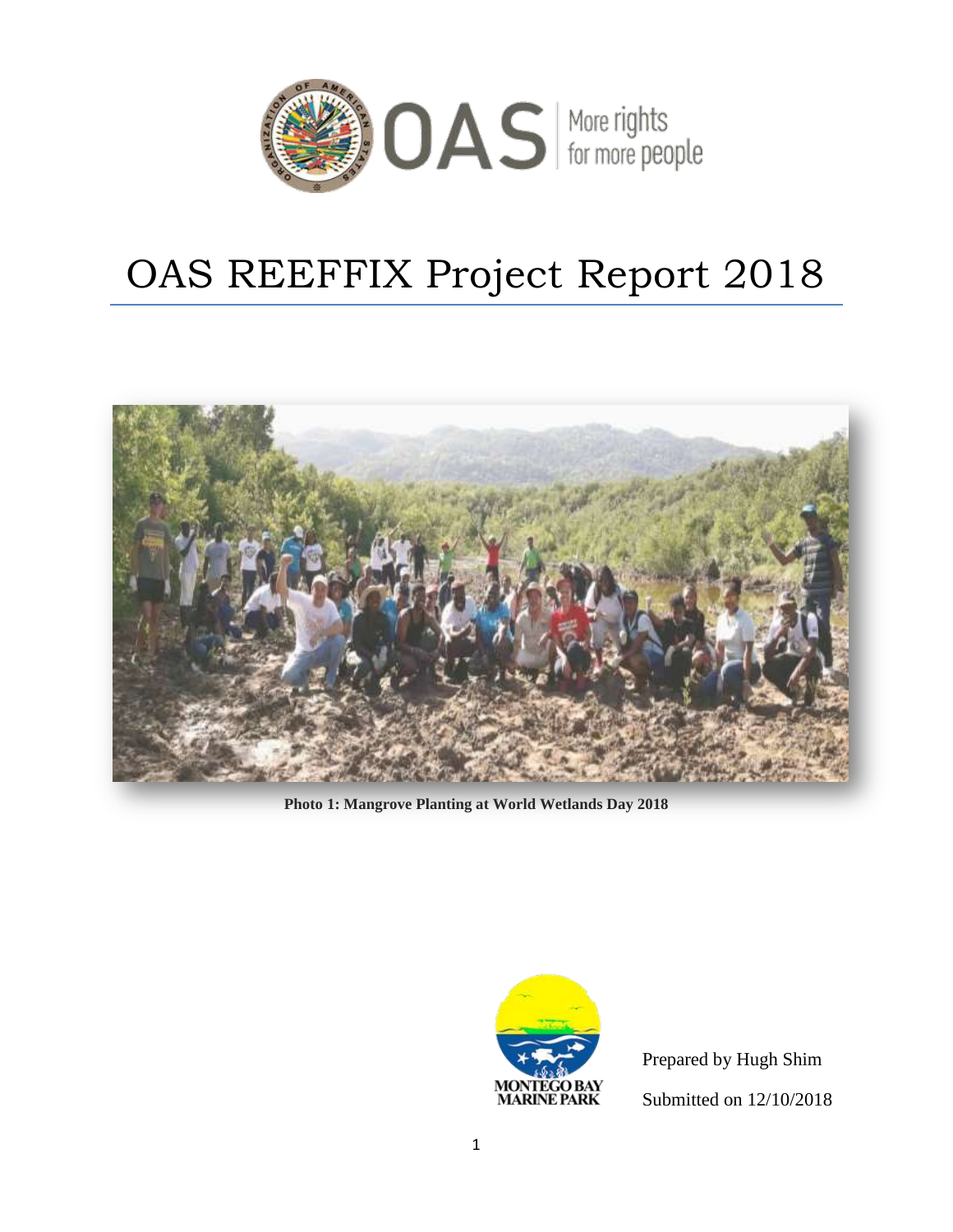## FOREWORD

The board of management and staff of the Montego Bay Marine Park Trust (MBMPT) greatly appreciate the support of the Organization of American State for their continuous support over the years. Stake holders and the public have been engaged and benefited from the project activities. Special thanks to Richard Huber and Joshua Bailey who was instrumental in getting the REEFFIX projects going.

In spite of some human resource challenges the main objectives were met in that the public events highlighted the importance of implementing environmental programmes and projects.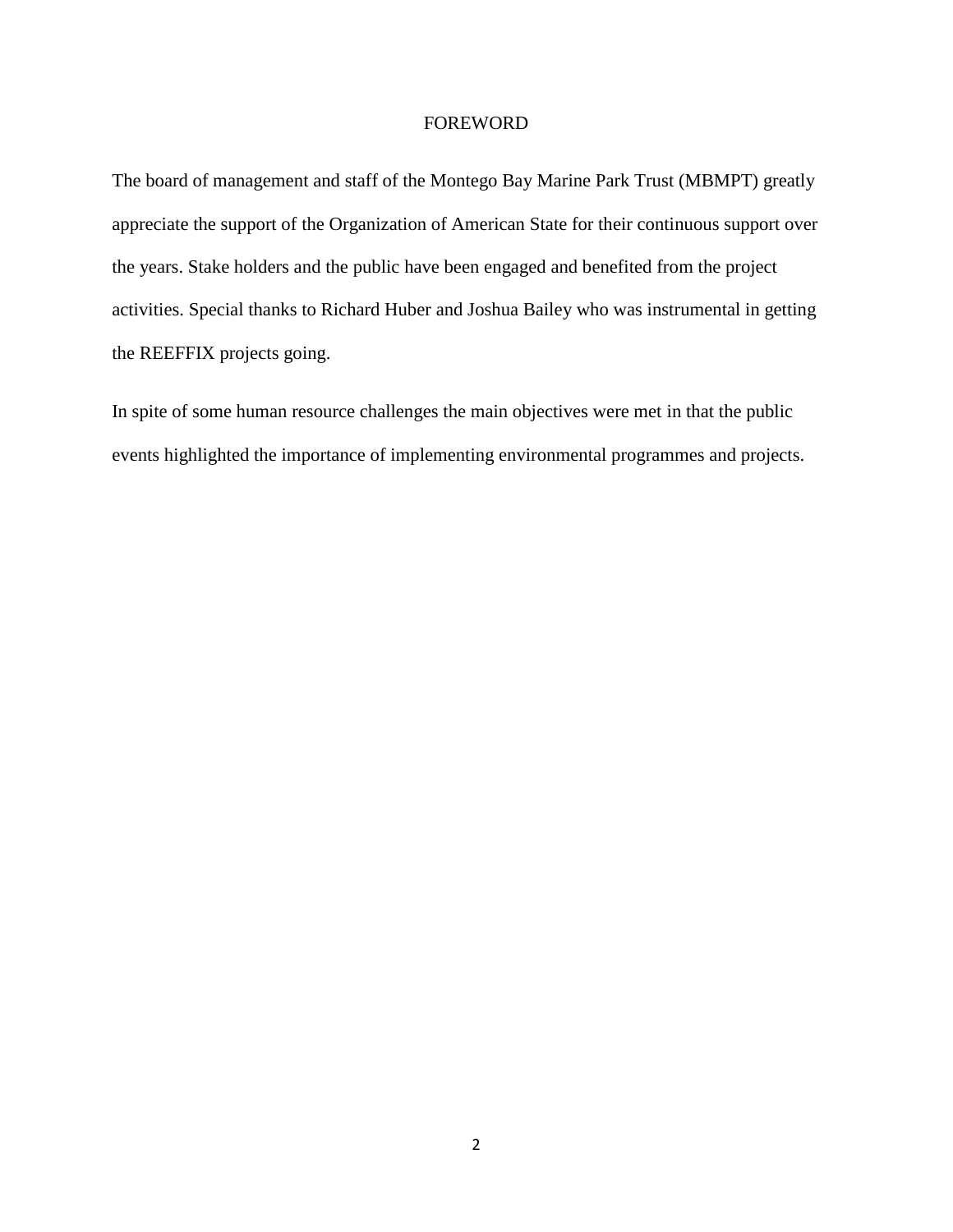## INTRODUCTION

REEFFIX is an Integrated Coastal Zone Management (ICZM) tool that works with Small Island Developing States (SIDS) to support the effective management of coastal and marine resources. This Jamaican component of the project is located in the Montego Bay Marine Park.

# Overview of the Montego Bay Marine Park

The Montego Bay Marine Park is located on the north-west coast of Jamaica. It surrounds the second city of Jamaica, and is labelled the tourist capital of Jamaica. Many hotels of all sizes are located along the coastline of the marine park. Fishing beaches and public beaches are also scattered along the coastline. The environmental education, research and monitoring aspects of the MBMPT need more resources to be effective at guiding the management of the Park. This requires a capacity-building push, to increase the number of persons as well as their level of technical training.

The Park is poised for more success, as some steady strides have been made by the Trust to effectively manage the Park. The infrastructure is present, and requires more support to reach its full potential.

The environmental education, research and monitoring aspects of the Montego Marine Park Trust need more resources to be effective at guiding the management of the Park. This requires a capacity-building push, to increase the number of persons as well as their level of technical training.

The project was based on the achievements of the following deliverables – below is a summary of activities as it relates to the deliverables.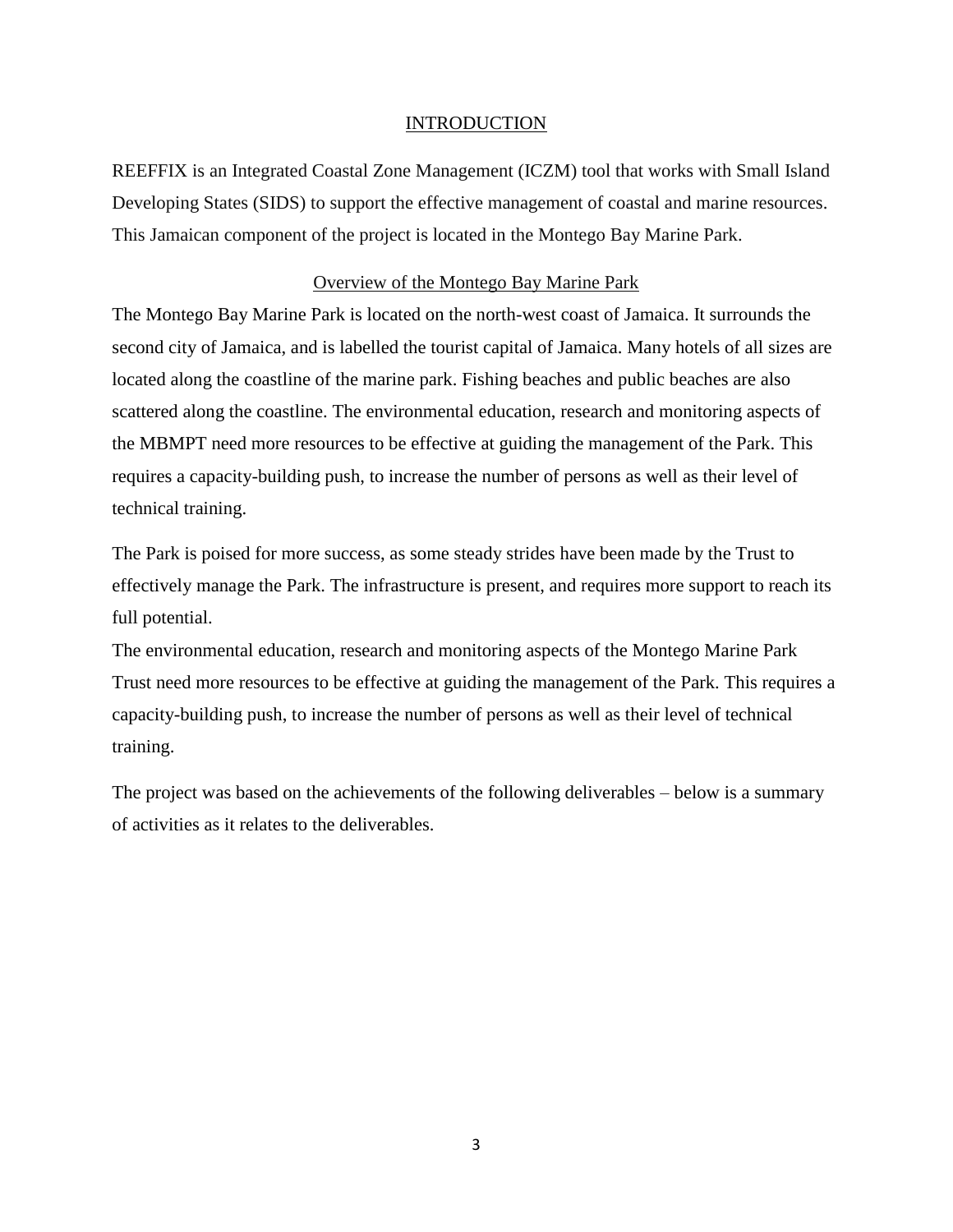#### **DELIVERABLES**

1. Our staff member Antoinette Green did an exhibition and contributed in the discussion at the Sustainable Development Goals Consultation held by the PIOJ on Tuesday, May 28, 2018. The group consisted of community representatives, stakeholders and Govt. Area Leaders (Counsellors).

(*See appendix for the letter of invitation from The Planning Institute of Jamaica describing the event.)*

- 2. World Wetlands Day is an international day as a result of the Ramsar convention. This international day is focussed on creating awareness on the importance of our wetlands all over the world. We organized a mangrove replanting and clean-up on the  $10<sup>th</sup>$  of February to commemorate World Wetlands Day. Two hundred Mangrove seedlings where bought from the Discovery Bay Marine Lab where they have a mangrove nursery. Member of staff Christopher May, nurtured 18 mangrove seed which were ready to transfer by the date of our mangrove planting event. MBMPT collaborated with over 95 persons from community service groups, friends of the park, members of corporate environmental groups and school clubs to plant 218 mangrove seedlings. Over 100 bags of garbage were collected from cleaning up mangrove area. The mangroves are being monitored by the MBMPT for an 18 month period, after three months the survival rate was approximately 75%. *(See appendix for pictures)*
- 3. For Earth Day this year we organized a beach clean-up and a variety of competitions and Island Routes dedicated a tree to the beach. A beach clean-up was organized at the beautiful Old Hospital Beach starting 9 am. Close to 150 volunteers from different schools and organizations showed up to help clean the beach. In total almost 2000 pounds of trash was collected. We initiated 4 different competitions to promote this year's theme of Earth Day- "End Plastic Pollution". There was a "plastic to art" recycling competition where the competitors had to make a usable item for the home, office, or school from recycled plastic. There was also a poster competition where contestants were to make a poster about this year's Earth Day theme. The third competition was a poem/song competition. Challenging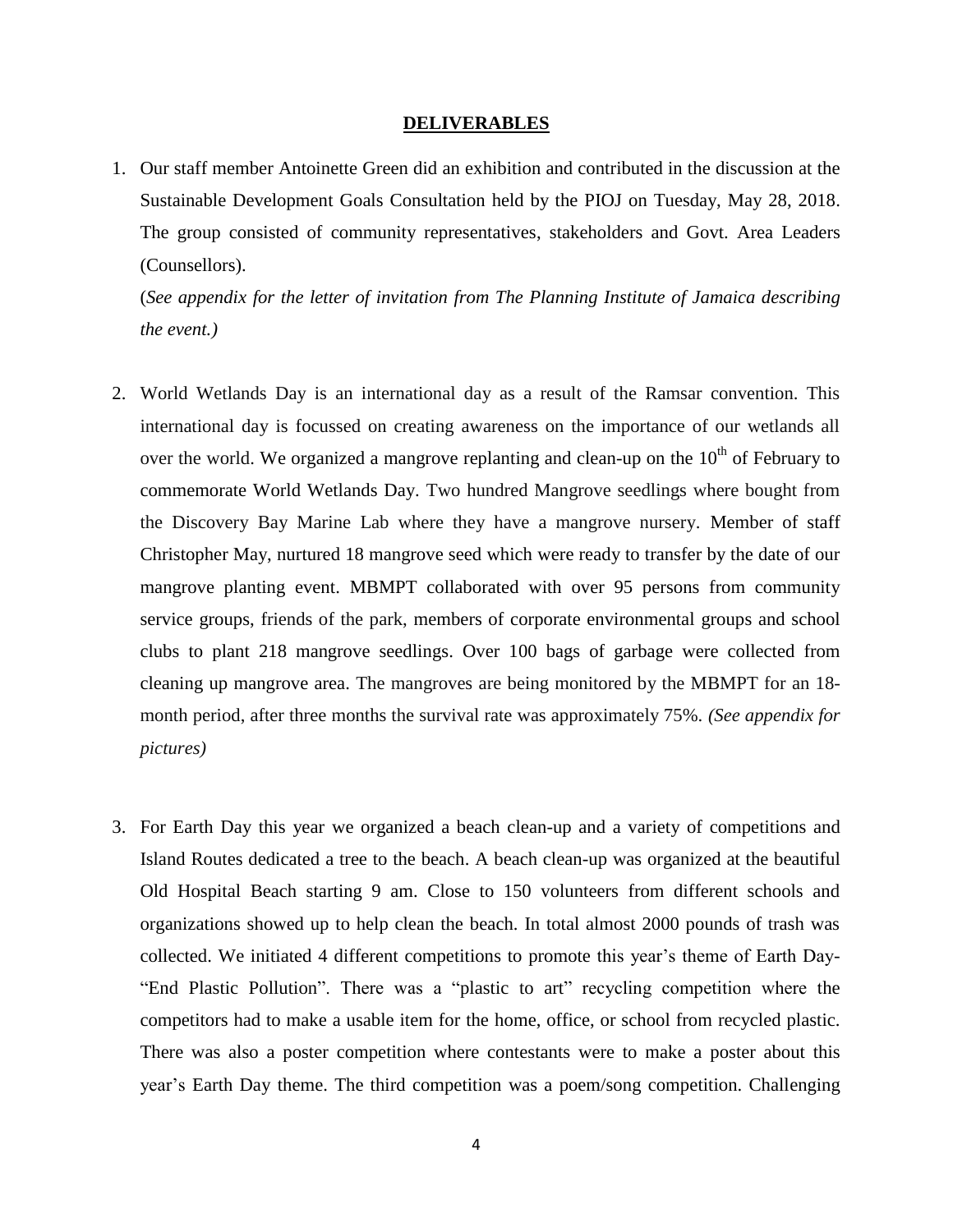the participants to create a poem or song about plastic pollution. The final competition was a photo competition. A photo had to be taken before the clean-up, during the clean-up and after the cleanup. These photos were sent to us to post on our social media page. The post with the most likes would be declared the winner of the competition. In this way people not only got involved in the clean-up, but awareness was also created with the competition products. For the winners there were great prices from our sponsors. *(See appendix for photos)*

4. Lionfish research was ongoing averaging one cull dive per week where lionfish are removed and later dissected and analyzed. Lionfish have a great impact on fish population, which has a domino effect on fisher communities and the productivity of the coral reef ecosystems. We organized a Lionfish Culling and Cooking Competition which was held on the  $25<sup>th</sup>$  of February 2018 unfortunately. The participants of the Culling Competition included fishermen, watersports operators, and an environmental officer. Only 30 lbs. of lionfish was caught and made available for the cooking competition and sampling. The weather did not permit the cullers to hunt as often as anticipated. The patrons consumed all the available lionfish dishes within three hours. *(See appendix for Lionfish Cooking & Culling pictures, the report is attached in the email.)*



**Photo 2: Lionfish Culling Competition flyer**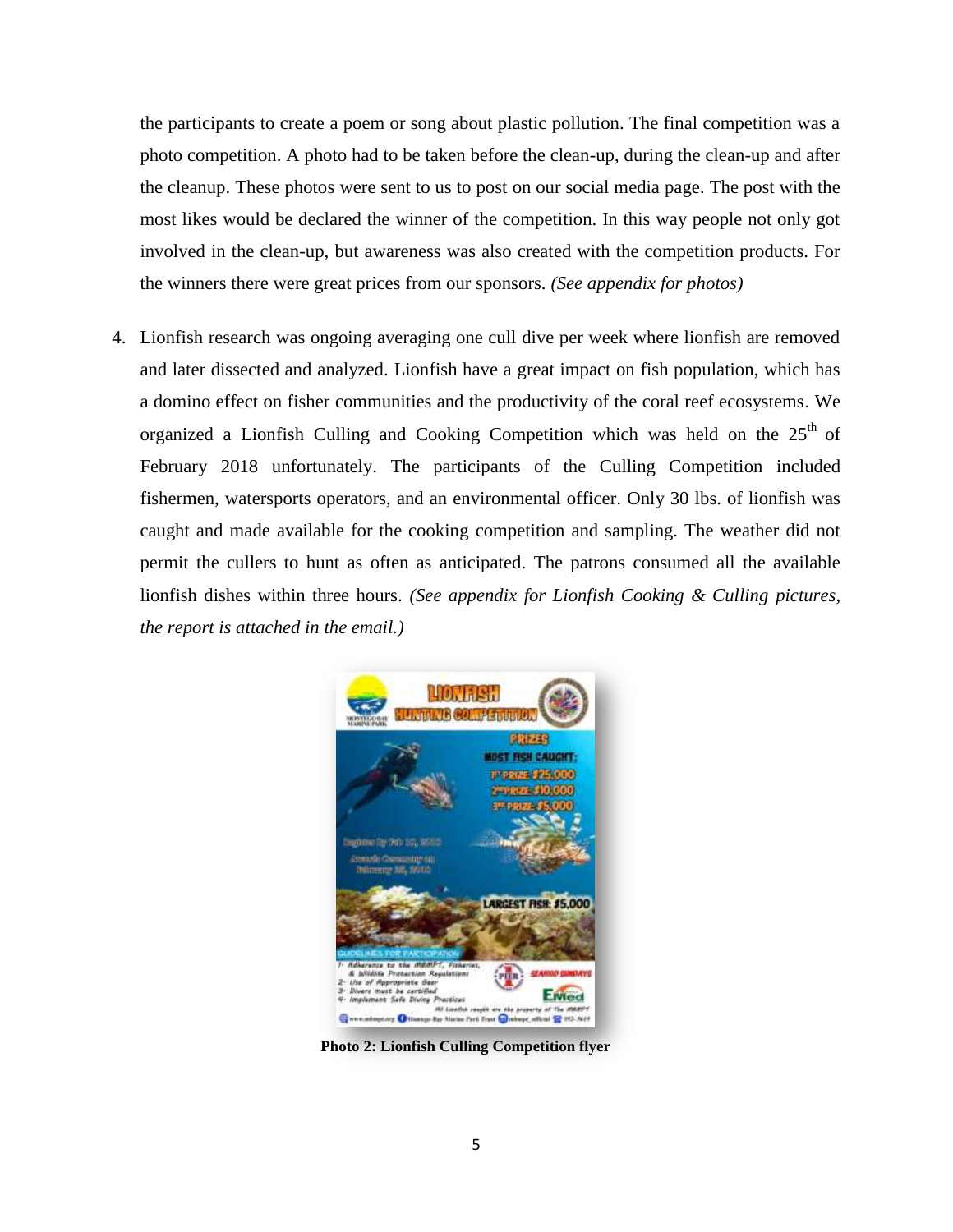5. We purchased of five (5) sets of masks and snorkel gears, two (2) dive lights, one (1) PH Pen and one (1) Go Pro and its case to allow monitoring and research. *(See appendix for invoice)*



**Photo 3: Some monitoring equipment that was purchased.**

6. Summer camp was run through July  $9<sup>th</sup>$  to  $27<sup>th</sup>$ . There were 89 campers, 16 counsellors, and 14 staff that participated in the summer camp programme. The campers were between the ages of 8 and 16 and attended based on their age over the three week period. The Counsellors were mainly college students. Campers attended classes on the environment, engaged in swimming and snorkeling lessons, beach cleanup, field trip to the Montego Bay Fishing Village and Recycling sessions. A host of donors contributed to meals, boat tours, T Shirts, Training Material and per diem for the counsellors. *(See Summer Camp Report and Workbook attached in email)*



**Photo 4: Campers using their summer camp workbooks**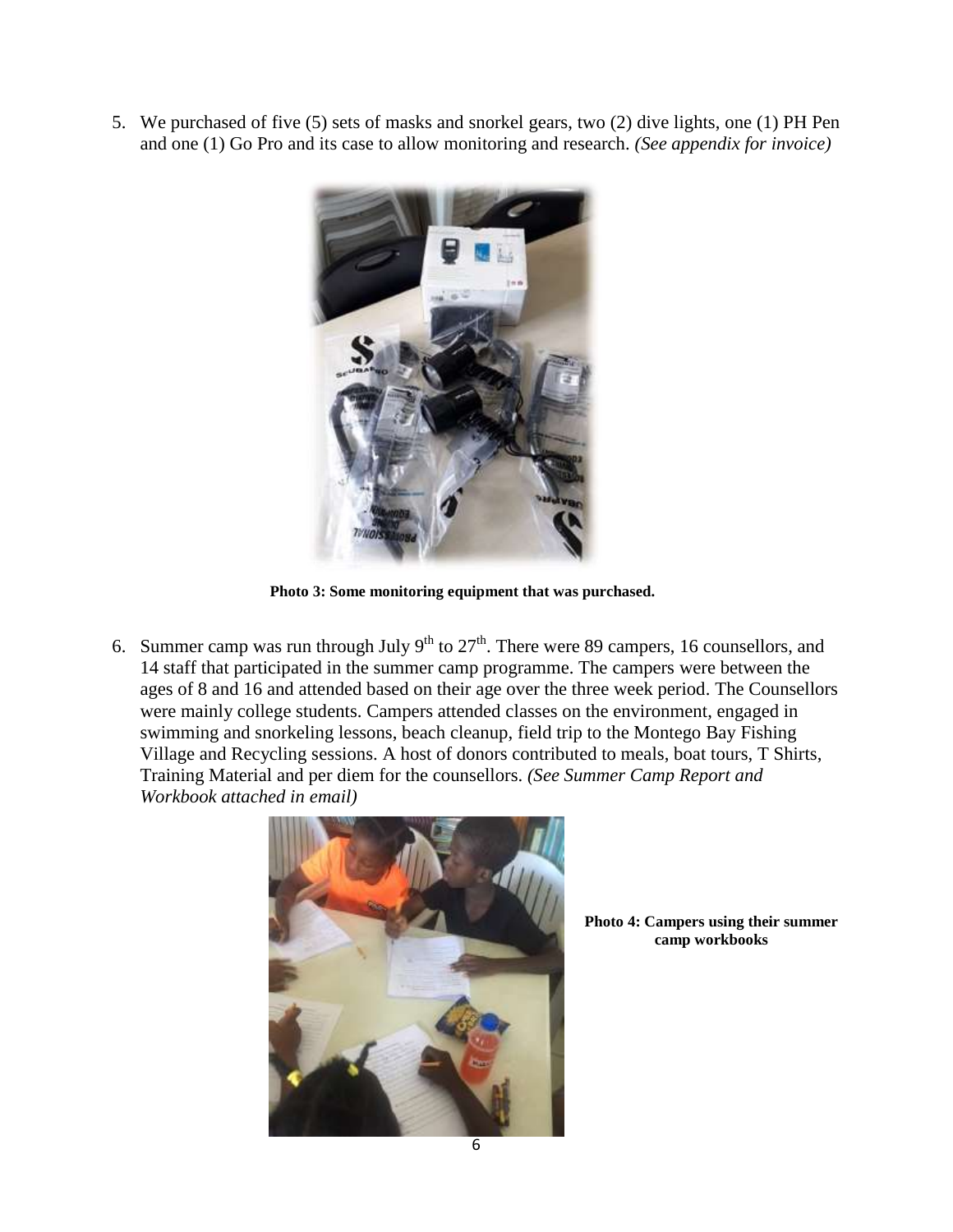Summary of Public Education Activities from April to September 2018



**Rangers Christopher May and Andre Mason with Outreach Officer Joshua Bailey posing with students from The Herbert Morrison Technical High School.**

# **Public Awareness/Education and Public Involvement Programme**

Presentations were mainly on the role of the Marine Park, the protection of marine life and the ways in which all can assist. Other presentations were specific to the needs of the students e.g. coastal development, water testing and coral reefs. Boat tours were glass bottom boat tours within the Marine Park to view corals and marine life. Some tours included a trip to the lagoons to view mangroves and sea birds.

# **Summary**

- No. of presentations made: **17 ;**
- Target groups: **Schools, Companies, Private Family and Friends ;**
- No. of boat tours conducted: **29 ;**

Groups taken on tours: **Children ages 6-15 (for summer camp), Content Primary & Infant, Granville Reading & Art Programme, IUC Environmental Science group, Tech Support, Montego Bay High School Interact Club, Olympus Academy, University of Technology;**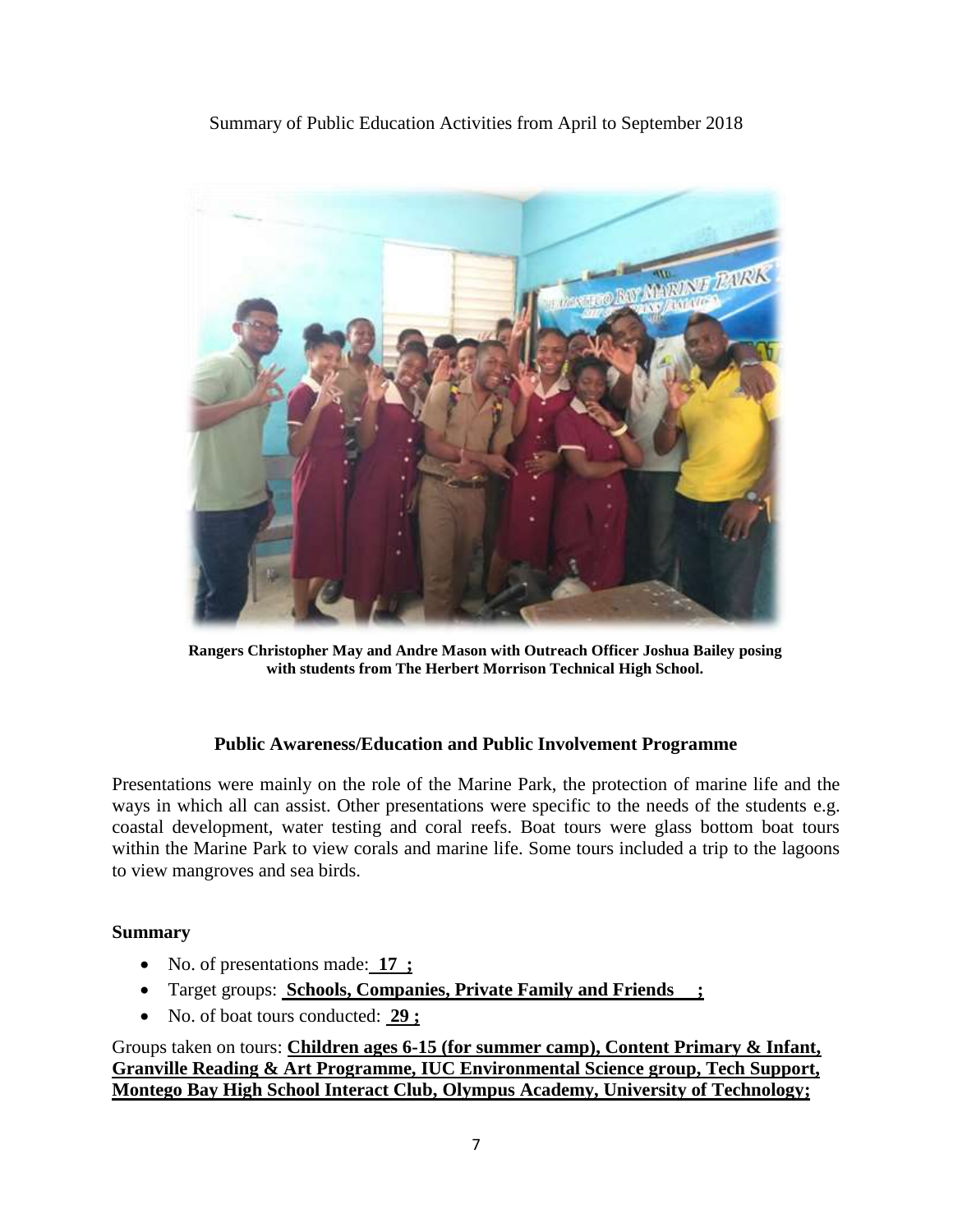- Visitors to Park Office: No. of visitors **268 ;**
- Nature of visit: **Summer Camp 2018, Presentations, Tours ;**
- Number of newspaper articles: **13** ;
- Themes/Subject of newspaper articles: **Dust vs Hurricanes, Summer Fun, Same Old Song, Where there's smoke, Medic!, People Get Ready Pt 5, Turtle Troubles, Getting Rid of Garbage, Big Shake, The Wildlife strikes back, Taking out the trash, Still taking out the trash, Ban the Bag ;**
- Facebook views: **96 ;** Facebook likes: **82 ;** Facebook reach: **1,100 ;** New Page followers: **8;**
- Instagram views: **391 ;** Instagram Post likes: **664** ; Instagram reach: **4,356 ;** New Page followers: **114 ;**
- No. and types of printed materials disseminated: **89 Summer Camp Workbooks ;**
- No. of students assisted with park activities; **23 ;**
- Types of activities: **Summer Camp daily activities, boat cleaning, life jacket cleaning, lionfish dissecting, ICC preparation, Filing, entering information into database, surveys ;**
- Participation in events and environmental Signature Days: **UNESCO Ocean Literacy Workshop ;Opening of Alligator Head foundation, International Coastal Cleanup day ;**

*\*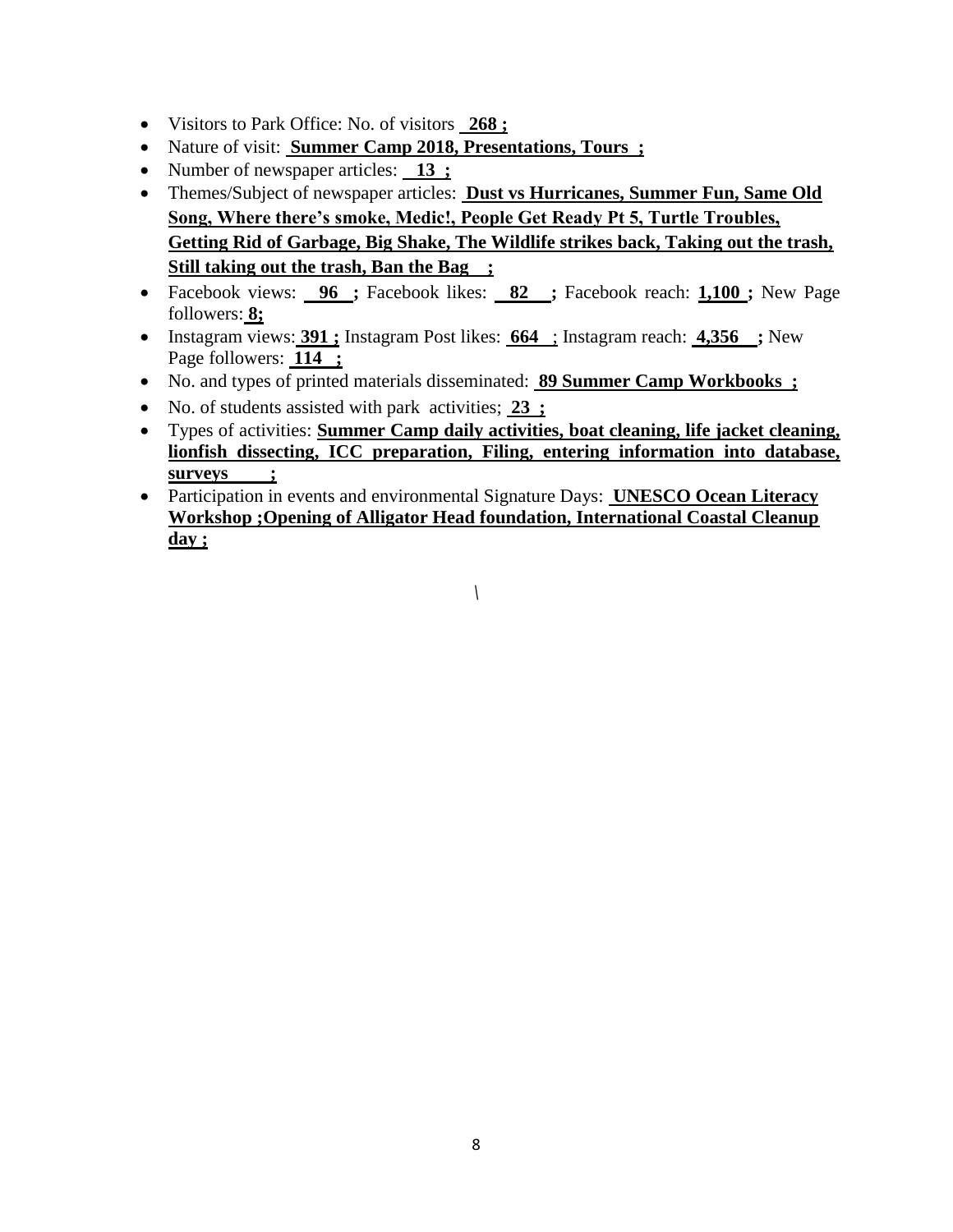# **Appendix**



THE PLANNING INSTITUTE OF JAMAICA 16 Oxford Road, Kingston 5, Jamaica, W.I.<br>P.O. Box 634, E-mail: info@pioj.gov.jm<br>Telephone: (876)-906-4463/4, (876)-960-9339, Facsimile: (876)-906-5011



May 18, 2018

Mr. Hugh Shim **Executive Director** Montego Bay Marine Park Trust Pier 1, Howard Cooke Boulevard Montego Bay St. James

Dear Mr. Shim,

Invitation to Exhibit at Consultation on the Sustainable Development Goals (SDGs)

The Planning Institute of Jamaica (PIOJ) invites you to be an exhibitor at its Consultation on the Sustainable Development Goals, under the theme: "The Jamaica We Want: Vision 2030 Jamaica, Advancing the Sustainable Development Goals, Leaving No One Behind". The event is scheduled for Tuesday, May 29, 2018, 10:00a.m. - 12:00p.m. at the Montego Bay Cultural Centre, Sam Sharpe Square, Montego Bay, St. James.

The target audience will comprise stakeholders from the tourism sector, fisher folk, farmers, and the general public. We anticipate that approximately 150 participants will be in attendance, including the Member of Parliament, Mayor, Custos Rotulorum and Councillors from the Morant Bay and surrounding environs.

Your organization will be provided with 10'x10' booth space (indoor) which includes a trestle table and two chairs. There will be no cost to set up a booth. We are asking you to take along a table cloth in the colours representing your organization. Set up time will be between 8:00a.m. and 9:00a.m.

For additional information and confirmation of your participation, please contact Ms Delecia Wisdom at telephone no. 935-5192 or by email at dwisdom@pioi.gov.jm or Ms Stacy-Ann Robinson at telephone no. 935-5170 or by email at srobinson@pioj.gov.jm.

Your participation will greatly enhance the success of this event.

Yours sincerely,

Toni-Shae Freckleton (Mrs) Director, Population and Health Unit

**Appendix 1: Invitation Letter for the Sustainable Development Goals Consultation event**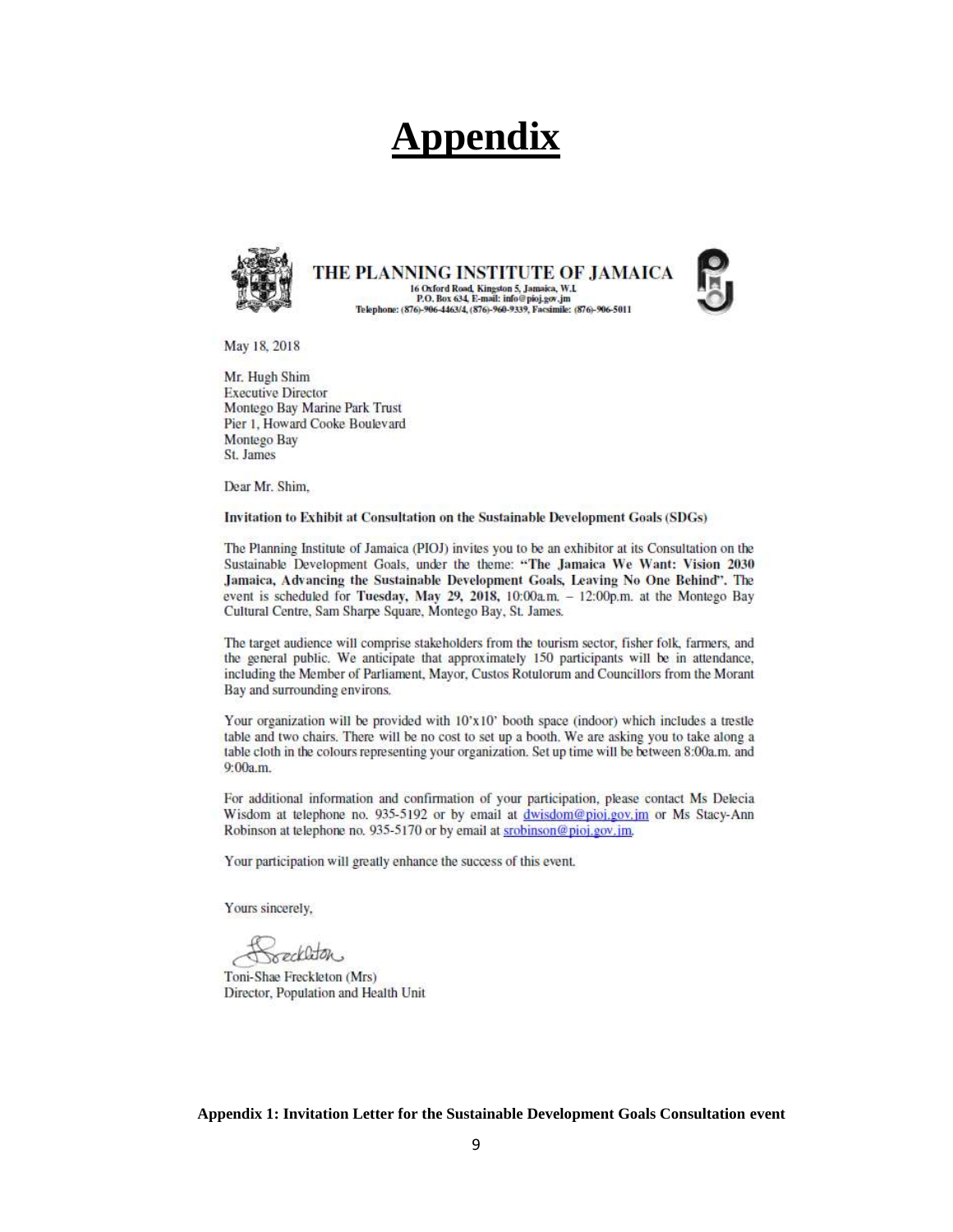

**Appendix 2: Planting mangroves on World Wetlands Day**



**Appendix 3: Mangroves planted**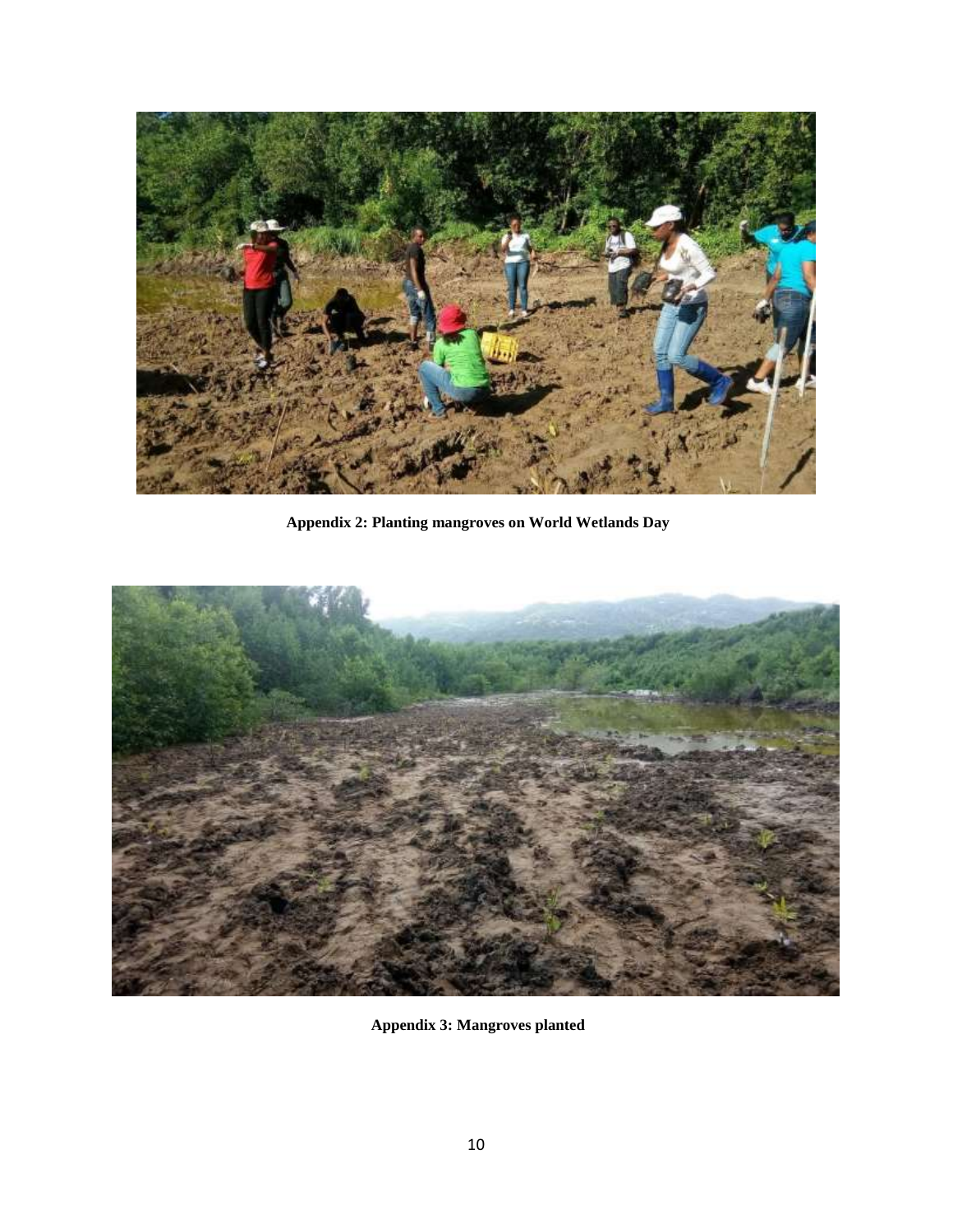



Amazing prices to win;

- Private 2-hour glass bottom boat tour
- Dinner for 2 at Hard Rock Café<br>\$3000 gift card for Fabric Smart
- 
- \$1000 gift certificate Sweet Cooke's
- Many more gifts ...

For More info and rules check out our social media;

www.mbmpt.org & Montego Bay Marine Park Trust (c) mbmpt\_official 232-5619



**Appendix 4: Various Flyers created for Earth Day**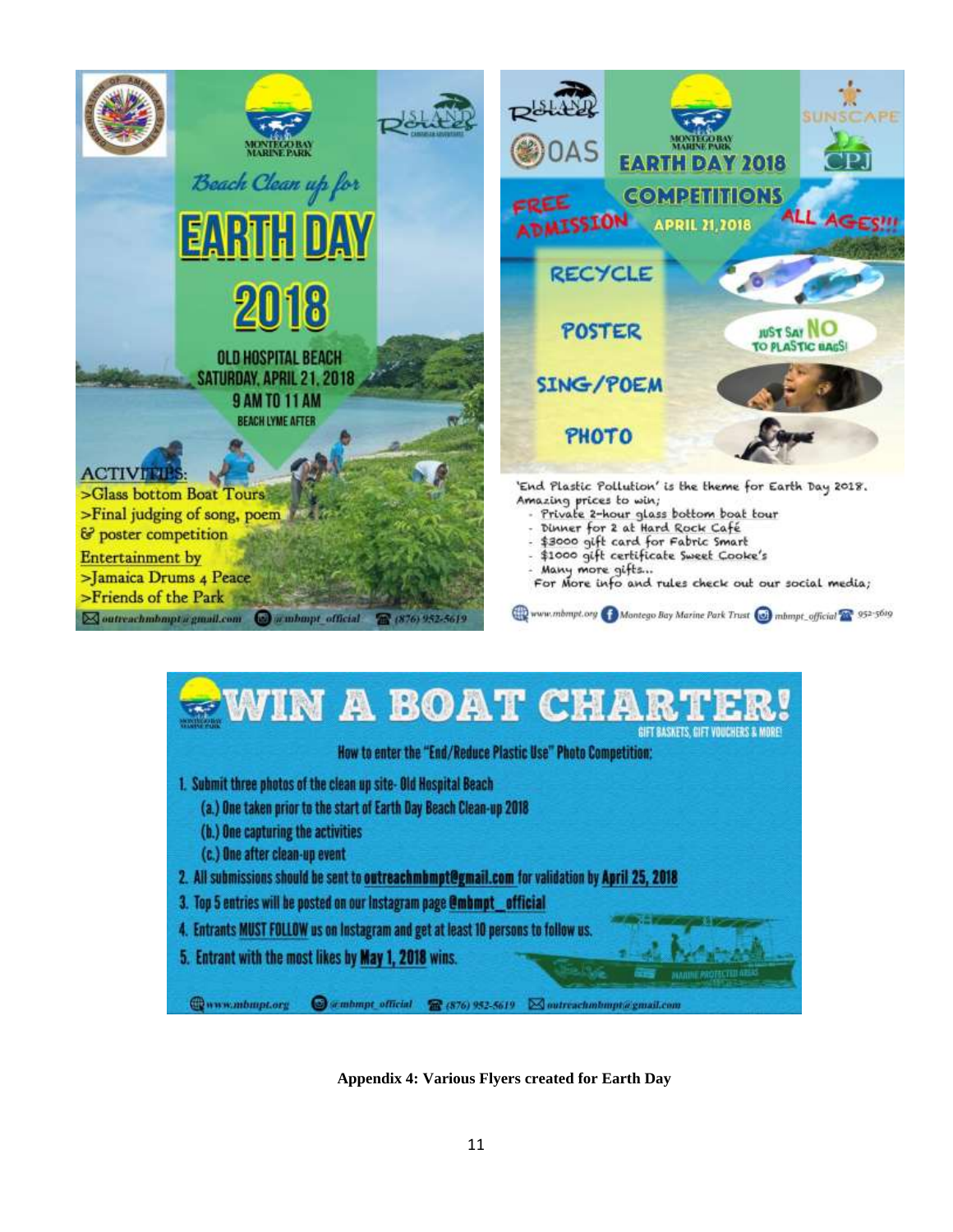





#### **Appendix 5: Instagram posts for Earth day. You can check out our Instagram page @montegobay\_marinepark**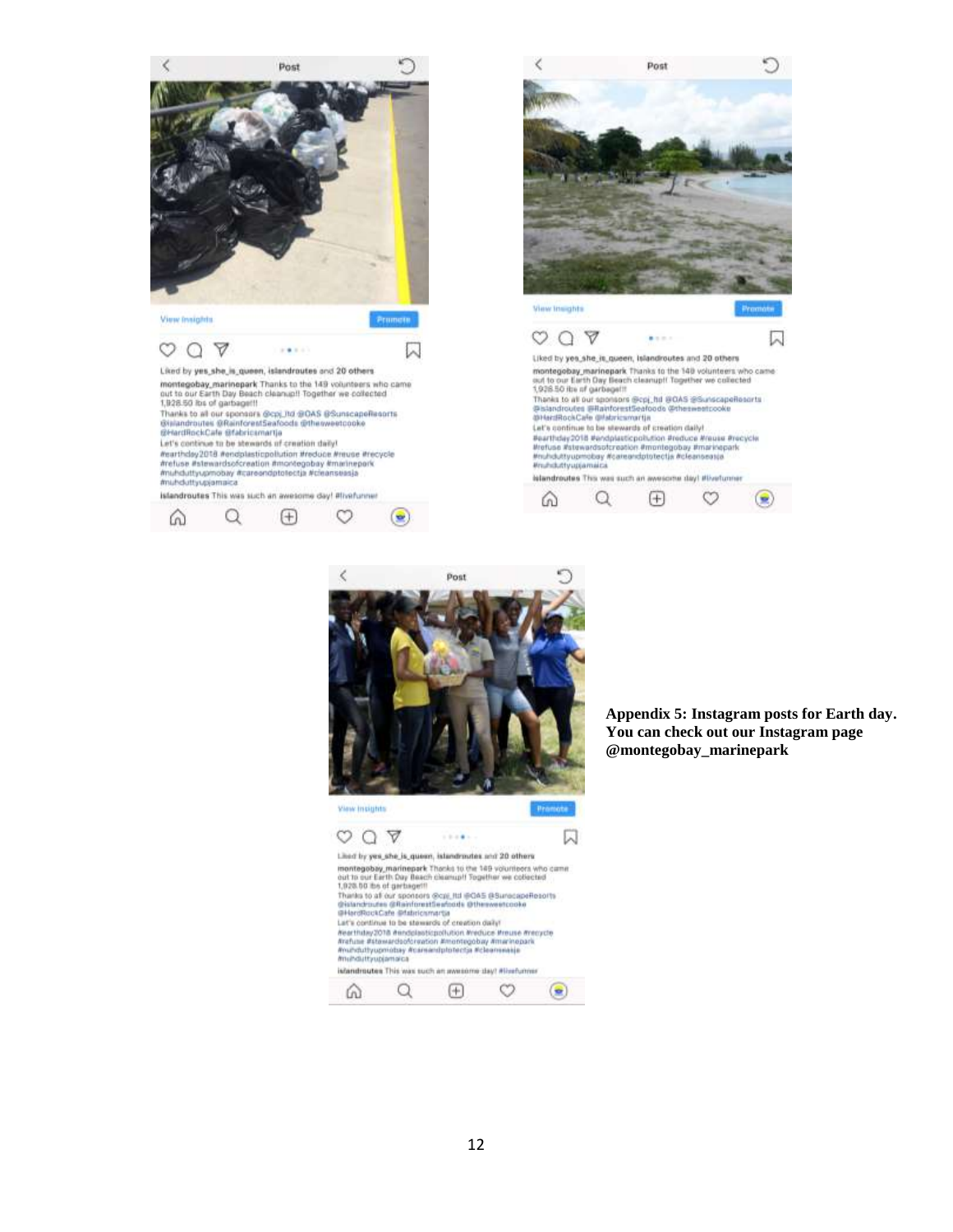

**Appendix 6: Instructors and Competitors going out on the hunt for Lionfish.**



**Appendix 7: Some of the Lionfish that were caught**